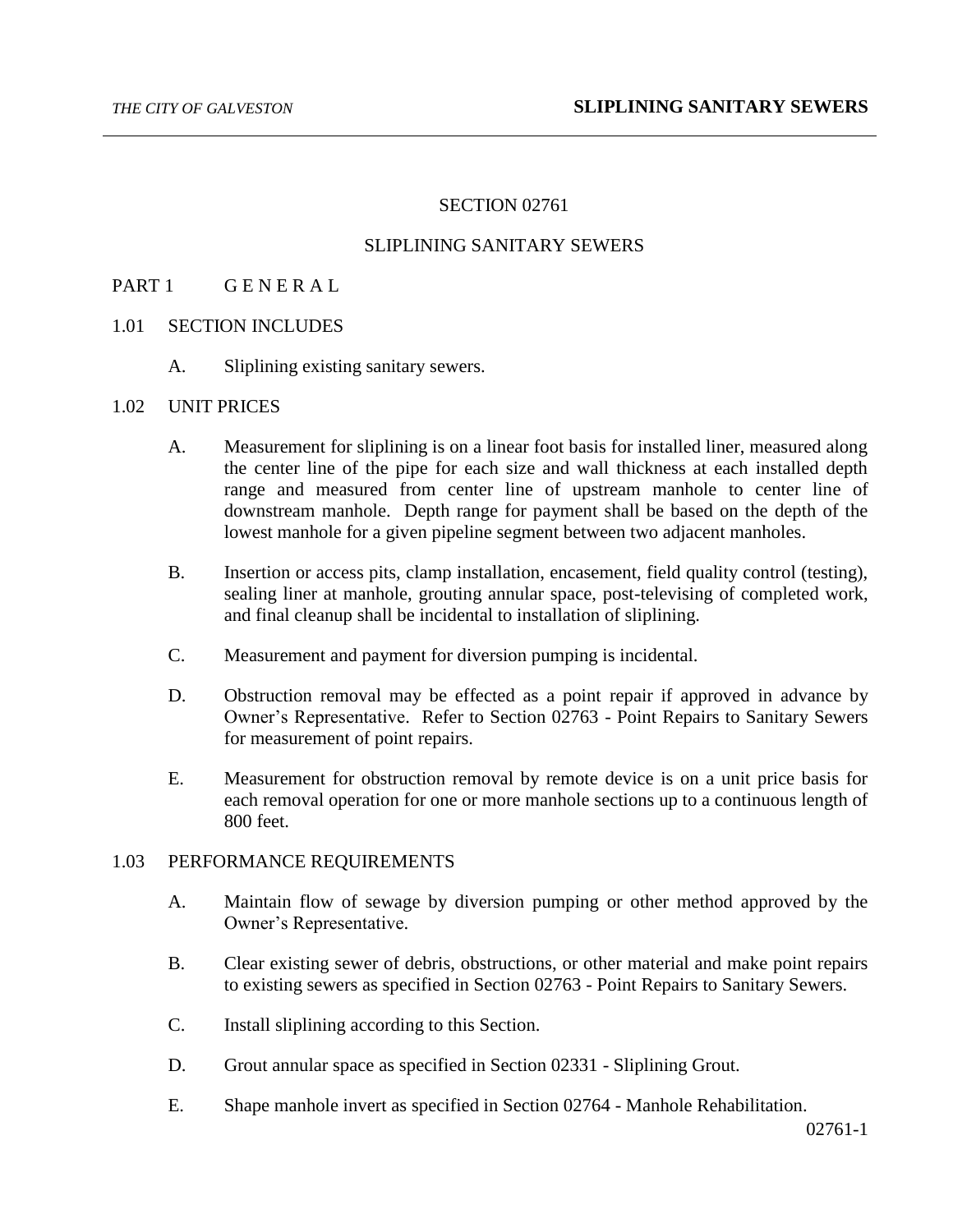F. Test and televise lines as specified in Section 02732 - Acceptance Testing of Sanitary Sewers.

## 1.04 SUBMITTALS

- A. Submittals shall conform to requirements of all provisions and sections of these specifications.
- B. Submit manufacturer's product data with complete information on pipeline materials, physical properties, and dimensions pertinent to this job. Furnish a certificate of compliance with specifications for materials to be supplied.
- C. Submit test reports prepared by an independent testing laboratory certifying that polyethylene pipe conforms to the requirements of ASTM D1248 and ASTM D3350 or that FRP pipe conforms to requirements of ASTM D2992 and ASTM D3681, as applicable.
- D. Submit grouting plan showing where grout is to be injected, materials, and chemicals to be used in grout, anchoring methods, and planned grouting pressure.
- E. Submit DVD's at standard play showing the initial condition of sewer, if needed, and tapes showing completed installations.
- F. Submit a Quality Control Program defining Contractor's and material supplier's field quality control procedures. Owner's Representative may request evidence that work is progressing or has been done in compliance with the submitted quality control program.

### 1.05 TESTING

- A. The Owner may run tests on field samples following applicable ASTM specifications at an independent laboratory to verify the required physical properties and characteristics of supplied materials. Provide product samples as requested by Owner's Representative.
- B. The Owner will pay for tests on liner material which meets specification requirements. Contractor shall pay for failed tests and retesting of failed materials.

### PART 2 PRODUCTS

# 2.01 MANUFACTURERS

A. Liner pipe systems shall be polyethylene or fiberglass reinforced plastic (FRP) products as approved by the City.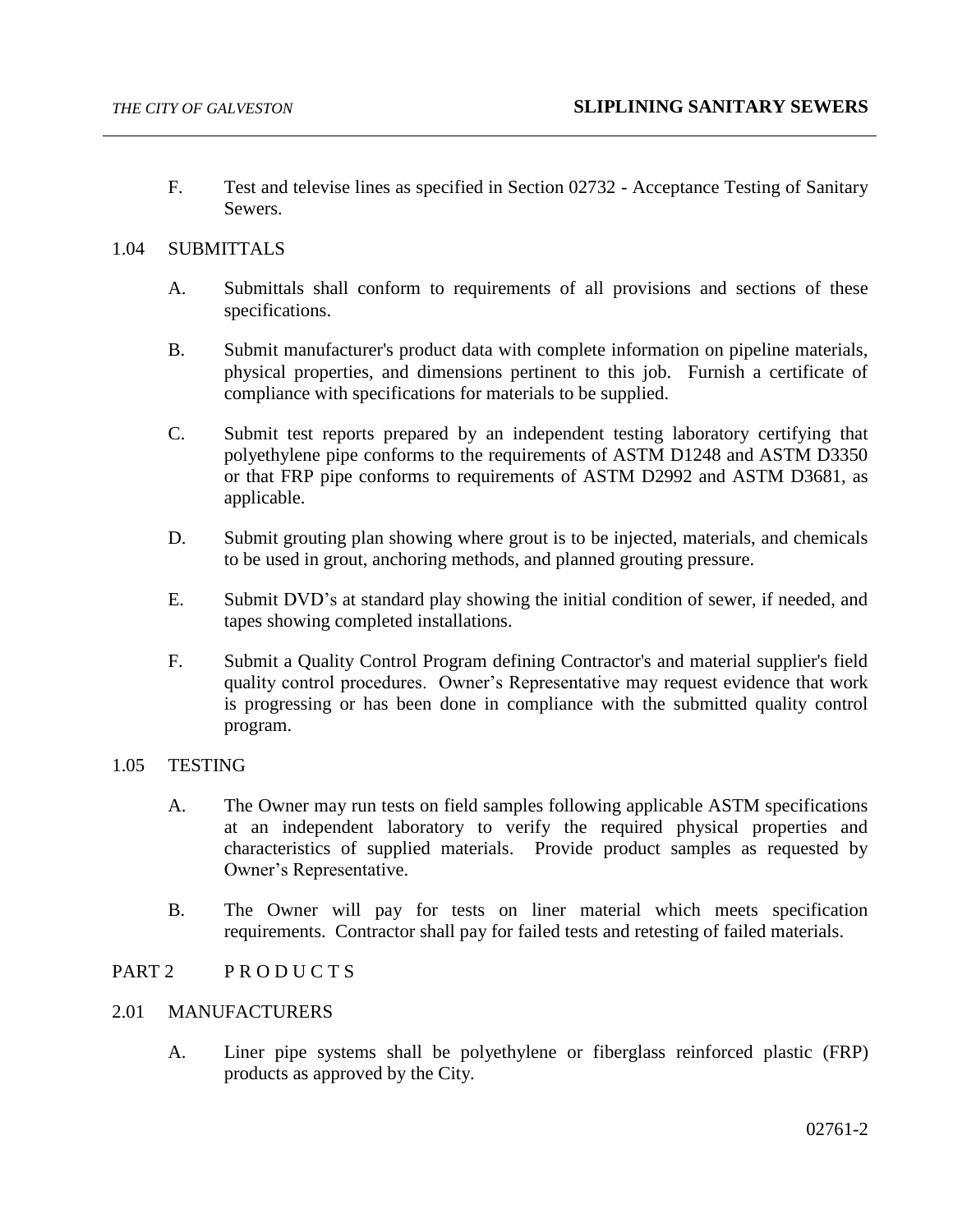B. Polyethylene liner manufacturers shall be Chevron Phillips, or approved equal. FRP liner manufacturer shall be Hobas USA, Inc., or approved equal.

# 2.02 POLYETHYLENE LINER PIPE AND FITTINGS

- A. The polyethylene liner pipe shall be solid wall, high density, high molecular weight, polyethylene compound conforming to ASTM D1248, Type III, Class C, Grade P-34, Category 5, with a PPI rating of PE 3408. The polyethylene material shall have a minimum cell classification of 3454 34D or E (inner wall shall be light in color) under ASTM D3350. A higher numbered cell classification limit which gives a desirable higher primary property, according to ASTM D3350, is also acceptable. Hydrostatic design value shall not be less than 1600 psi when tested according to ASTM D2837. Dimensions and workmanship shall be in accordance with ASTM F714 and ASTM D2122.
- B. The maximum Standard Dimension Ratio (SDR), the ratio of outside diameter of pipe to wall thickness, shall be as specified below. SDR shall be selected for the deeper of the two manholes in a particular pipeline segment between two adjacent manholes.

| Maximum    |              |
|------------|--------------|
| Liner      | Maximum      |
| <b>SDR</b> | Depth (Feet) |
| 26         | 10           |
| 21         | 15           |
| 19         | 20           |
| 17         | Over 20      |

C. Minimum outside diameter of liner shall be as shown in the following table:

| <b>Existing Sewer</b>   | Minimum O.D. |
|-------------------------|--------------|
| <b>Nominal Diameter</b> | Of Liner     |
| (Inches)                | (Inches)     |
|                         | 7.125        |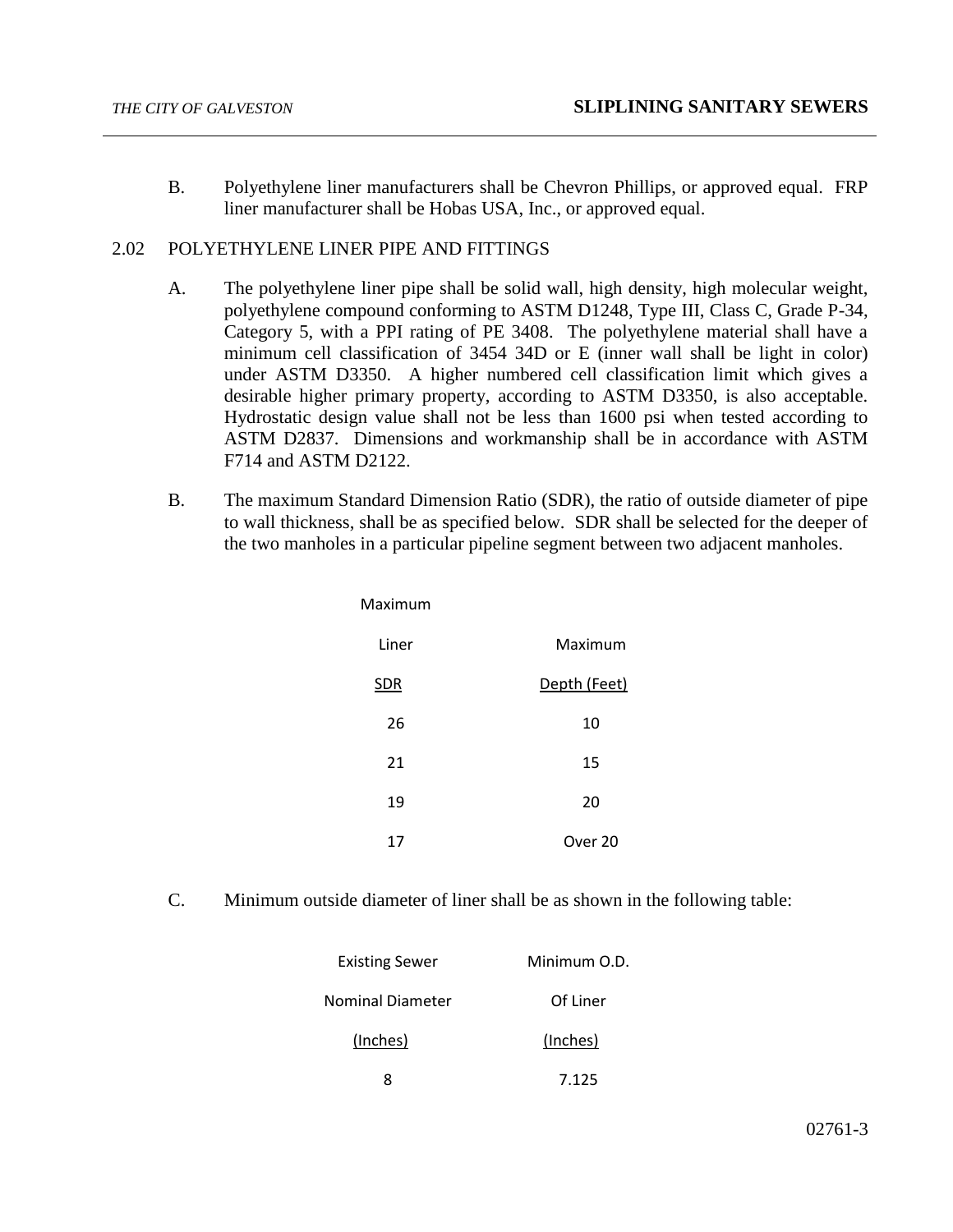| 10 | 8.625 |
|----|-------|
| 12 | 10.75 |
| 15 | 12.75 |
| 18 | 16.00 |
| 21 | 18.00 |
| 24 | 22.00 |
| 27 | 24.00 |
| 30 | 28.00 |
| 36 | 32.00 |
| 42 | 36.00 |
| 48 | 42.00 |

D. Liner Acceptance: Liner material shall be homogeneous without defects and shall be manufactured to the standards and dimensions specified. Cause for rejection includes physical defects of the polyethylene liner, such as concentrated ridges, discoloration, excessive spot roughness, pitting, visible cracks, foreign inclusions, and varying wall thickness.

## 2.03 FRP LINER PIPE AND FITTINGS

- A. All pipe, joints, and fittings shall conform to the requirements of ASTM D3262, Type 1, Liner 2, Grade 3. Pipe shall be manufactured by the centrifugal casting process resulting in a dense, nonporous, corrosion resistant, consistent, composite structure to meet conditions as shown on Drawings.
- B. Resin systems shall be thermosetting polyester epoxy resin, with or without filler, producing a pipe conforming to requirements of ASTM D3262.
- C. Reinforcing glass fibers shall be commercial grade, E-type glass filaments with binder and sizing compatible with impregnating resins.
- D. Filler shall be sand with a minimum 98 percent silica content and a maximum moisture content of 0.2 percent.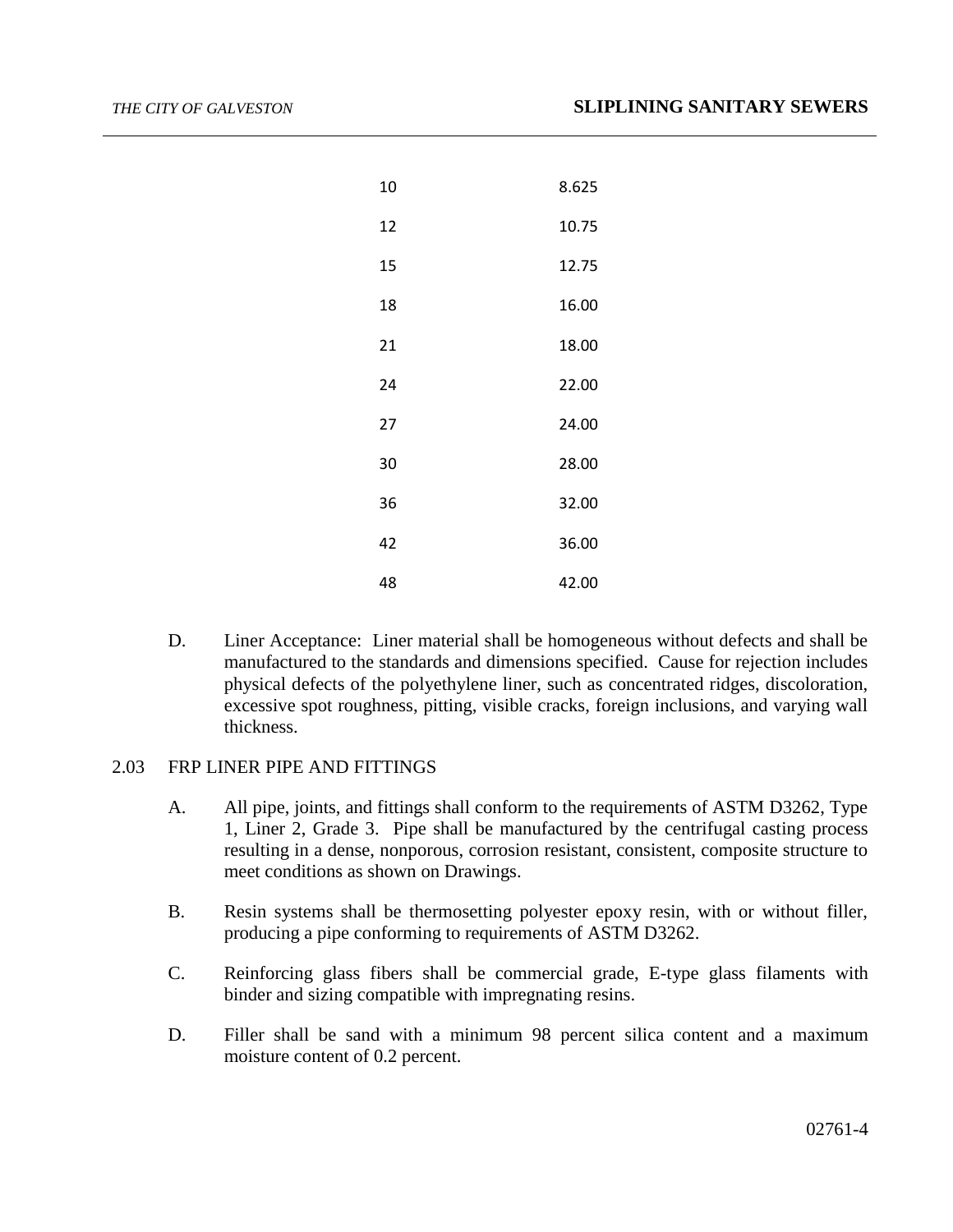- E. Joints shall be low-profile FRP jacking bell-and-spigot joints with elastomeric sealing gaskets to produce watertight joint. Joints shall conform to the requirements of ASTM D4161.
- F. Dimensions and Tolerances:
	- 1. Pipe outside diameters shall be in accordance with AWWA C151.
	- 2. Supply pipe in nominal lengths of 20 feet, when possible. Where radius curves in existing pipe or limitations in entry pit dimensions restrict pipe to shorter lengths, use nominal sections of 10 feet or 6.67 feet. Actual laying length shall be the nominal length plus 2 inches. Furnish at least 90 percent of total footage of each size and class of pipe, excluding special order lengths, in nominal length sections.
	- 3. The FRP pipe maximum outside diameter and minimum wall thickness shall be as specified in the following table:

| Minimum                 | Minimum  | Minimum      |              |
|-------------------------|----------|--------------|--------------|
| <b>Existing Sewer</b>   | Liner    | CL SN46 Wall | CL SN72 Wall |
| <b>Nominal Diameter</b> | O.D.     | Thickness    | Thickness    |
| (Inches)                | (Inches) | (Inches)     | (Inches)     |
| 21                      | 19.50    | 0.42         | 0.48         |
| 24                      | 21.60    | 0.46         | 0.53         |
| 30                      | 25.80    | 0.54         | 0.63         |
| 36                      | 32.00    | 0.66         | 0.77         |
| 42                      | 38.30    | 0.78         | 0.91         |
| 48                      | 44.50    | 0.90         | 1.05         |
| 54                      | 50.80    | 1.02         | 1.19         |
| 60                      | 57.10    | 1.14         | 1.33         |
| 66                      | 62.90    | 1.26         | 1.47         |
| 72                      | 69.20    | 1.38         | 1.61         |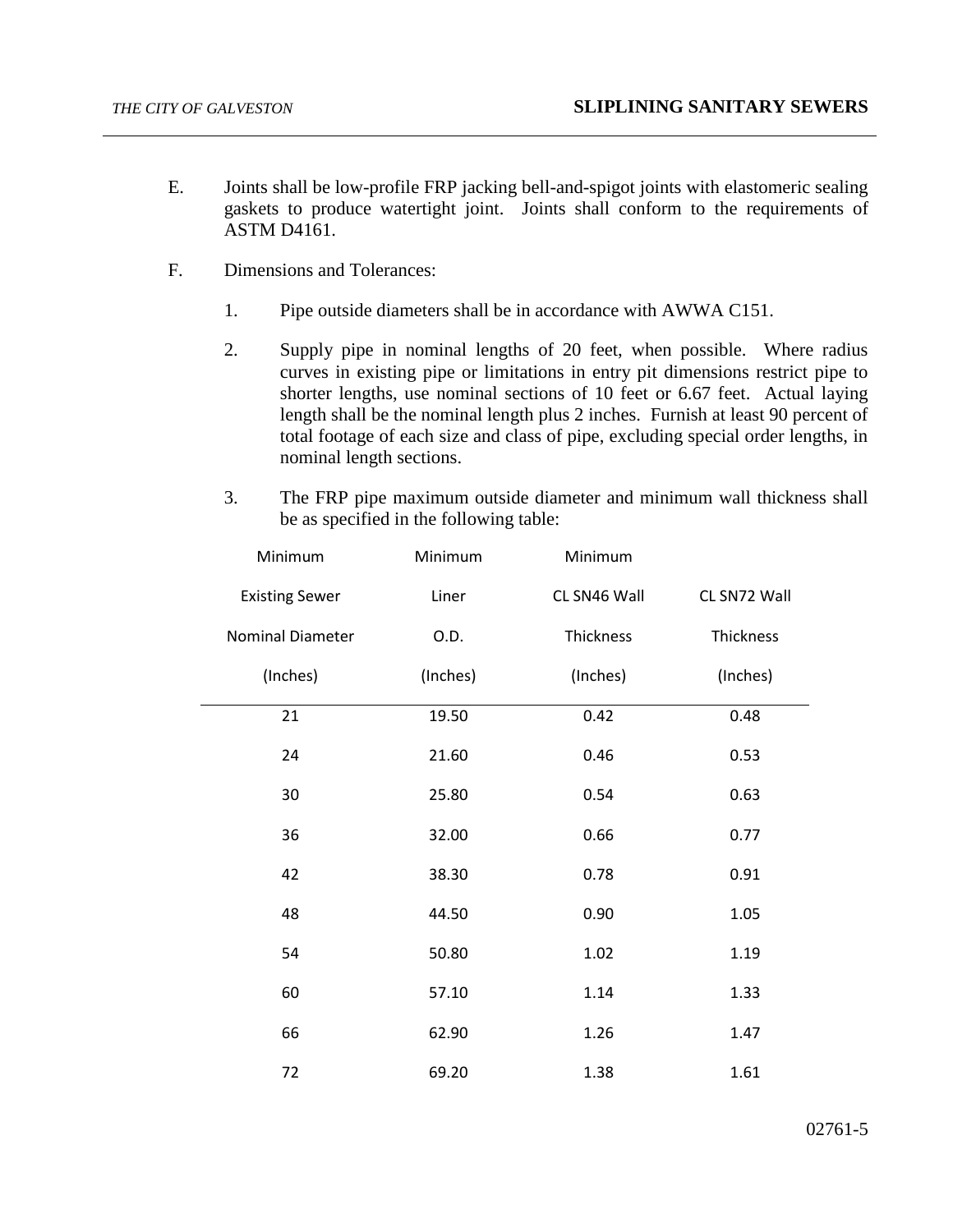- 78 75.40 1.50 1.75
- 4. Fabricate pipe ends square to pipe axis plus or minus 0.25 inches, or plus or minus 0.5 percent of nominal diameter, whichever is greater.
- G. Flanges and Fittings:
	- 1. Flanges, elbows, reducers, tees, wyes, and other fittings shall be capable of withstanding operating conditions. Fittings shall be contact-molded or manufactured from mitered sections of pipe joined by glass fiber reinforced overlays.
	- 2. Manufacture the angle of an elbow and angle between main and leg of a wye or tee to a tolerance of plus or minus 2 degrees. Maintain a tolerance on laying length of a fitting to plus or minus 2 inches.
- H. FRP pipe shall have a minimum stiffness of 46 psi measured in accordance with ASTM D2412. Pipes with a stiffness class of 72 psi may be used with approval of Owner's Representative.

## 2.04 MANHOLE SEAL

A. A manhole seal between liner pipe and existing host sewer shall be formed with oakum strips soaked in Scotchseal 5600 as manufactured by 3M Corporation, or an approved equal.

### 2.05 CLAMPS AND GASKETS

A. Clamps shall be stainless steel, including bolts and lugs as manufactured by JCM Industries, Type 108. Furnish full circle, universal clamp couplings with  $-1/4$ -inch thick grid gasket. Select clamps to fit outside diameter of liner pipe. Use minimum clamp width as specified in the following table:

| <b>Linear Pipe</b> | Minimum Width |
|--------------------|---------------|
| O.D.               | Of Clamp      |
| (Inches)           | (Inches)      |
| 7.125              | 15            |
| 8.625              | 18            |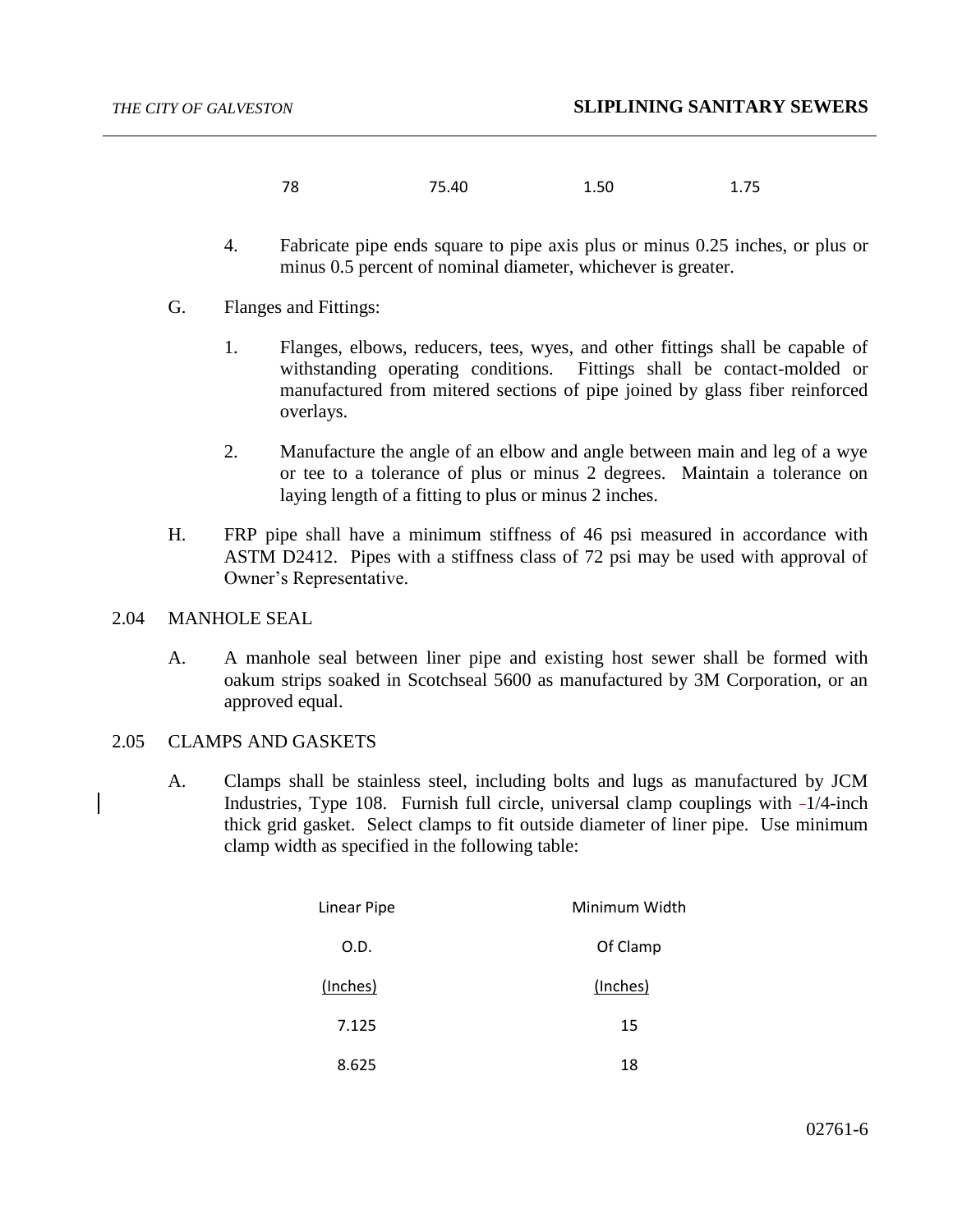10.750 or greater

30

#### 2.06 BEDDING MATERIAL

A. Provide bedding conforming to requirements of Section 02229 - Utility Backfill Material and Section 02252 - Cement Stabilized Sand.

### PART 3 E X E C U T I O N

#### 3.01 DELIVERY, STORAGE, AND HANDLING

- A. Prevent injury or abrasion to pipe during loading, transportation, and unloading. Do not drop pipe from cars or trucks, nor allow pipe to roll down skids without proper restraining ropes. Use suitable pads, strips, skids, or blocks for each pipe during transportation and while awaiting installation in the field.
- B. Pipe with cuts, gashes, nicks, abrasions, or any such physical damage which may have occurred during shipping, storage, or handling, which are deeper than 10 percent of the wall thickness shall not be used and shall be removed from the construction site.

# 3.02 OBSTRUCTION REMOVAL AND POINT REPAIR

- A. Make point repairs and remove obstructions such as roots, rocks or other debris, prior to installing liner pipe. Debris shall be removed and disposed of in accordance with Section 01564 - Waste Material Disposal. Water jetting of debris downstream of project limits shall not be permitted.
- B. Refer to Section 02763 Point Repairs to Sanitary Sewers for requirement and procedures for point repairs.
- C. Obstruction removal may be effected as a point repair or by use of a remote device. For removal by remote device, obtain prior approval of Owner's Representative.
- D. To remove obstructions by remote device, use a solid steel mandrel or porcupine mandrels winched from one manhole to another. Use mandrels of adequate size to remove obstructions encountered. Use of bucket machines to break obstruction is acceptable if no damage to sewer pipe is caused.

### 3.03 DIVERSION PUMPING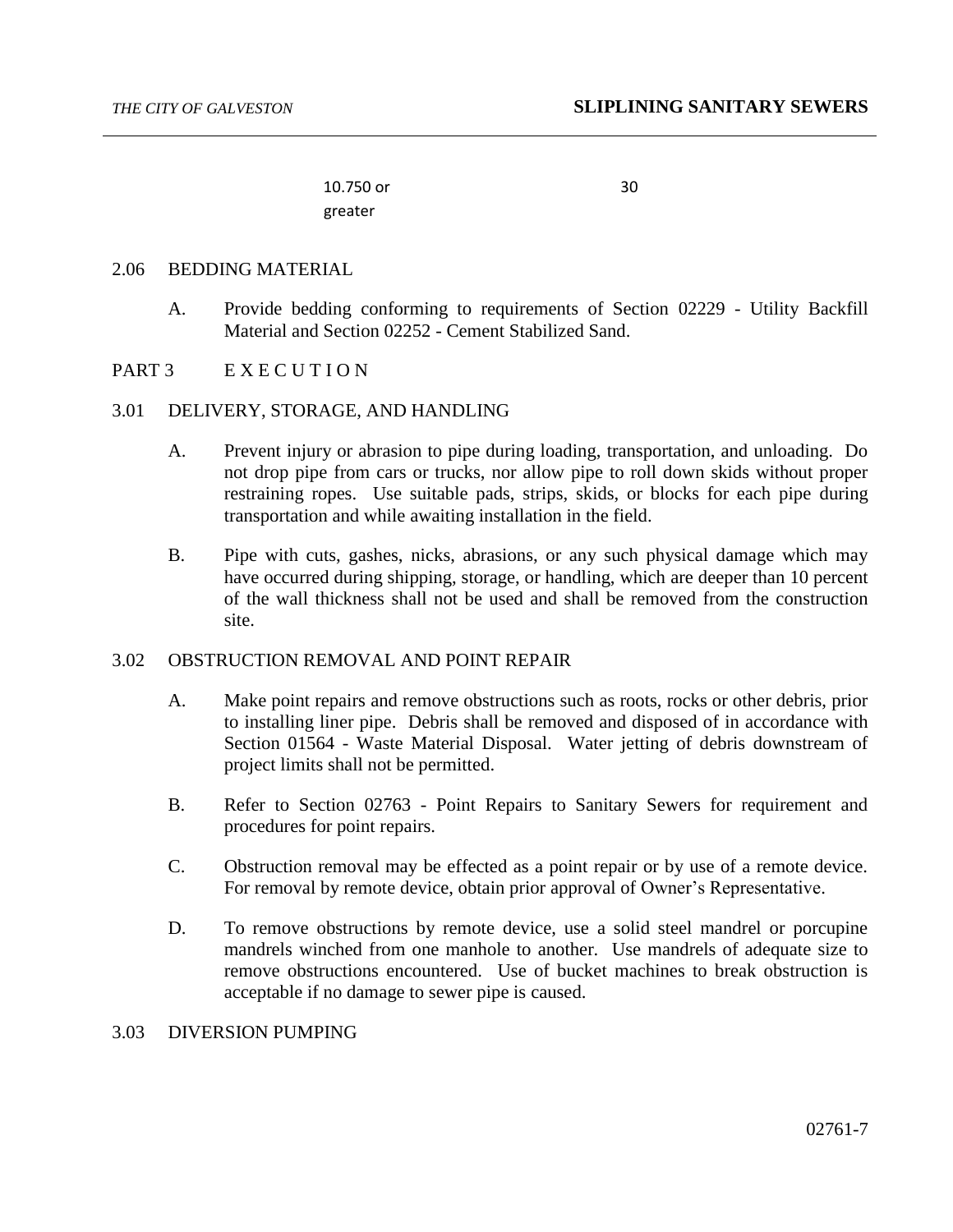- A. Install and operate diversion pumping equipment to maintain sewage flow and to prevent backup or overflow. Obtain approval for diversion pumping equipment and procedures from Owner's Representative.
- B. Design all piping, joints and accessories to withstand twice the maximum system pressure or 50 psi, whichever is greater.
- C. In the event of accidental spill or overflow, immediately stop the overflow and take action to clean up and disinfect spillage. Promptly notify Owner's Representative so that required reporting can be made to the Texas Committee on Environmental Quality and Environmental Protection Agency.

# 3.04 INSERTION OR ACCESS PITS

- A. Locate pits so that the total number is minimized and footage of liner pipe installed in a single pull is maximized. Use excavations at point repair locations for insertion pits, where possible.
- B. Before excavating, check with various utility companies and determine the location of utilities in the vicinity of the work area. Arrange for temporary construction easements and rights-of-way. Damage done to utilities and the resulting repair, temporary service, and other such costs shall be borne by Contractor.
- C. Perform excavation and backfill in accordance with requirements of Section 02227 Excavation and Backfill for Utilities.
- D. Perform work in accordance with OSHA standards. Employ a Trench Safety System as specified in Section 01526 - Trench Safety System for excavations over 5 feet deep.
- E. Install and operate necessary dewatering and surface water control measures in accordance with requirements of Section 01563 - Control of Ground Water and Surface Water.

# 3.05 TESTING OF HOST SEWER

- A. The Contractor shall provide a rigid, solid wall, cylindrical mandrel with a maximum length equivalent to two times the host sewer inside diameter and outer diameter 1.5 inch larger than the actual sliplining pipe. The Contractor shall pull this mandrel through the entire length of sewer to be sliplined prior to liner insertion in order to test the inside diameter of the host pipe, to locate undersized or obstructed sections of the host sewer, and as a method of removing accumulated debris.
- B. If a section of host pipe is discovered which will not allow the mandrel to pass, the Contractor shall record the physical position of the mandrel and removed it from the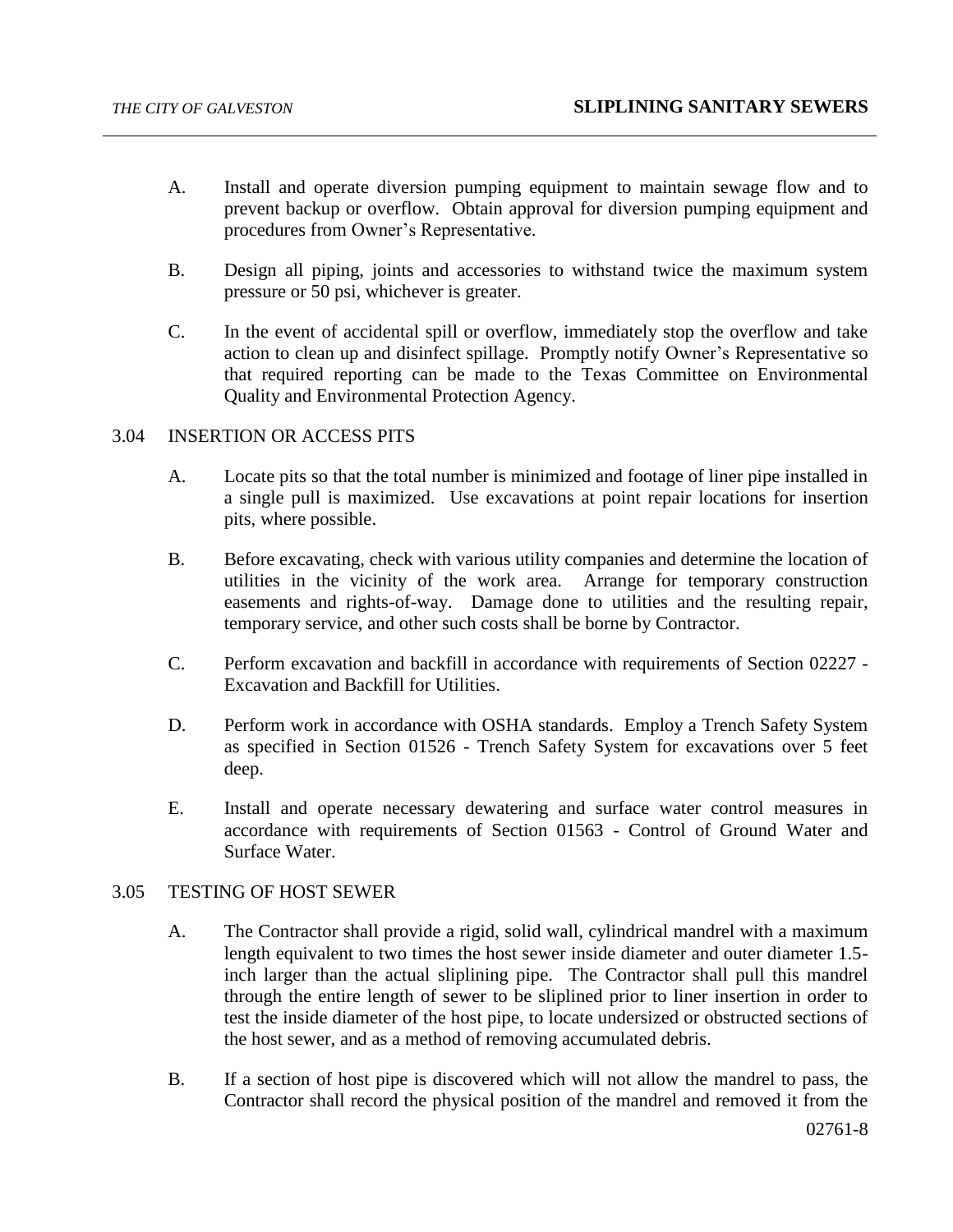sewer. He shall then insert the mandrel from the other end of the section and record the position at which it will not pass. This will define both ends of the undersized section of host sewer.

- C. The Contractor shall excavate the undersized portion of the host sewer as located above, remove the crown of the host sewer, and enlarge the host sewer sufficiently to allow the liner to be laid in the half section (invert to springline) of the host sewer with the liner pipe resting fully on the invert of the host sewer.
- D. The liner shall be bedded and backfill in accordance with Section 02227 Excavation and Backfill for Utilities.

## 3.06 POLYETHYLENE LINER INSTALLATION

- A. Preparation: After completing insertion pit excavation, remove top of existing sanitary sewer line down to the spring line. Connect a power winch cable to the end of liner by use of a suitable pulling head equal to the outside diameter of liner. Secure pulling head to liner and attach to power winch cable so that liner can be satisfactorily fed and pulled through sanitary sewer main. Provide proper bumpers in insertion pit to prevent ragged edges of existing pipe from scarring liner pipe. Refer to insertion procedures given in ASTM F585. Do not allow sand or other debris to enter the liner.
- B. Joints:
	- 1. Assemble and joint sections of polyethylene liner pipe on site above the ground. Make joints by heating and butt-fusion method in strict conformance with manufacturer's instructions.
	- 2. Use operators who are experienced with the butt-fusion method for pipe jointing in the field. Operators should be trained in fusing polyethylene pipe with similar equipment using proper jigs and tools per standard procedures outlined by pipe manufacturer.
	- 3. Form joints with a smooth, uniform double rolled back bead made while applying the proper melt, pressure, and alignment. Joints shall be inspected by Owner's Representative before insertion.
	- 4. The maximum length of continuous liner which may be assembled above ground and pulled at any one time is 500 linear feet. Limit length of liner pulled in any one segment to prevent backup in service lines which may result due to restricted flow through the annular space.
	- 5. Prevent damage to liner or breakage of butt-fused joints. Allow sufficient time for liner to return to its normal length.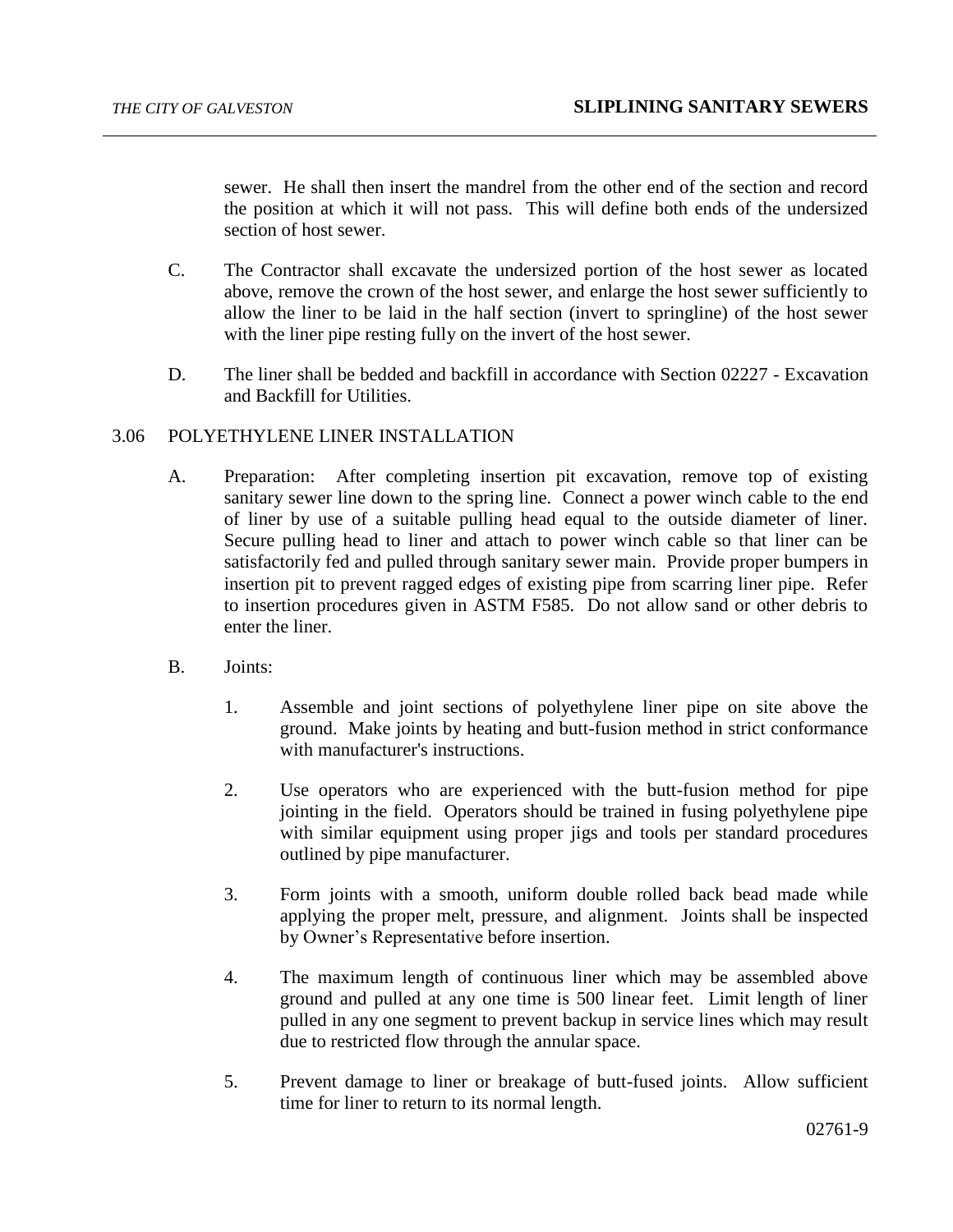- C. Pulling Liner:
	- 1. Limit pulling force exerted on liner to that indicated below for the appropriate outside diameter of the polyethylene liner:<br>Maximum

| ----------- -- ---- r -- <i>j</i> - <i>--</i><br>Polyethylene Liner | <b>Maximum Pulling</b> |
|---------------------------------------------------------------------|------------------------|
| O.D. (Inches)                                                       | Force (Tons)           |
| 6                                                                   | 3.5                    |
| 8                                                                   | 4.0                    |
| 10                                                                  | 7.5                    |
| 12                                                                  | 10.5                   |
| 15                                                                  | 12.0                   |
| 18                                                                  | 21.5                   |
| 21                                                                  | 35.0                   |
| 24                                                                  | 52.0                   |

- 2. Use a suitable pulling head so that pulling head and liner will separate from each other when pulling force exerted on liner reaches the specified amount.
- 3. As an alternate, use of a measuring device, such as a spring gauge, will be permitted when approved in advance by the Owner's Representative. Connect the device to pulling cable so that it registers the pulling force being exerted on liner. Do not exceed pulling force indicated above for applicable outside diameter of polyethylene liner.
- D. Alternate Installation Techniques. Pushing the liner as an insertion method, or a combination of pulling and pushing, may be used subject to Owner's Representative's approval. Avoid liner buckling by limiting the stroke of the pushing implement. Cut out and remove any portion damaged during insertion process.

# 3.07 FRP PIPE INSTALLATION

A. FRP liner pipes may be pushed or pulled into the existing sewer. Insert the pipes, spigot end first, with the bell end trailing. Apply pushing force to pipe wall end inside of bell in accordance with manufacturer's instructions. Do not apply a jacking load to end of bell. Keep within safe jacking loads given in the following table. Maximum allowable joint angular deflection shall be 1.0 degree: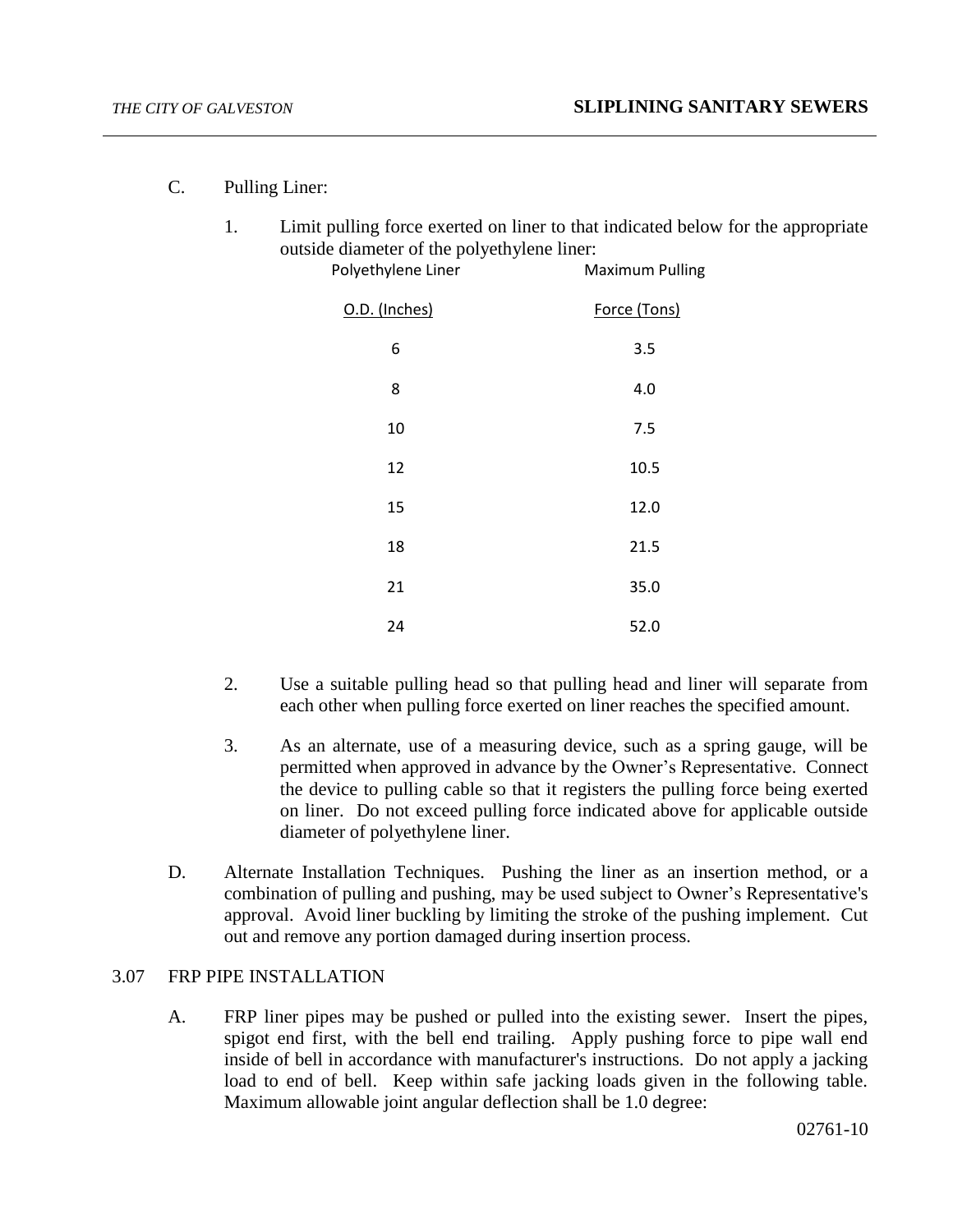| Nominal Diameter | Maximum Jacking Load |
|------------------|----------------------|
| (Inches)         | (Tons) For SN46      |
| 18               | 16                   |
| 20               | 20                   |
| 24               | 30                   |
| 30               | 42                   |
| 36               | 50                   |
| 42               | 65                   |
| 48               | 80                   |
| 54               | 100                  |
| 60               | 120                  |
| 66               | 140                  |
| 72               | 160                  |

### 3.08 CLAMP INSTALLATION

A. Where excavations for liner insertion are made between two manholes, cut ends of the liner smooth, square to axis of the liner. Join liners with appropriately sized stainless steel universal clamp couplings.

## 3.09 ENCASEMENT

A. In excavations where liner is not enclosed by existing host sewer, encase liner with stabilized cement sand bedding conforming to requirements of Section 02252 - Cement Stabilized Sand. Visual inspection by Owner's Representative is required for approval of bedding before backfill is completed.

# 3.10 FIELD QUALITY CONTROL

- A. After liner installation, perform the following tests:
	- 1. Low-pressure air test before liner has been sealed in place at the manholes, and before any service reconnections have been made to the liner. Check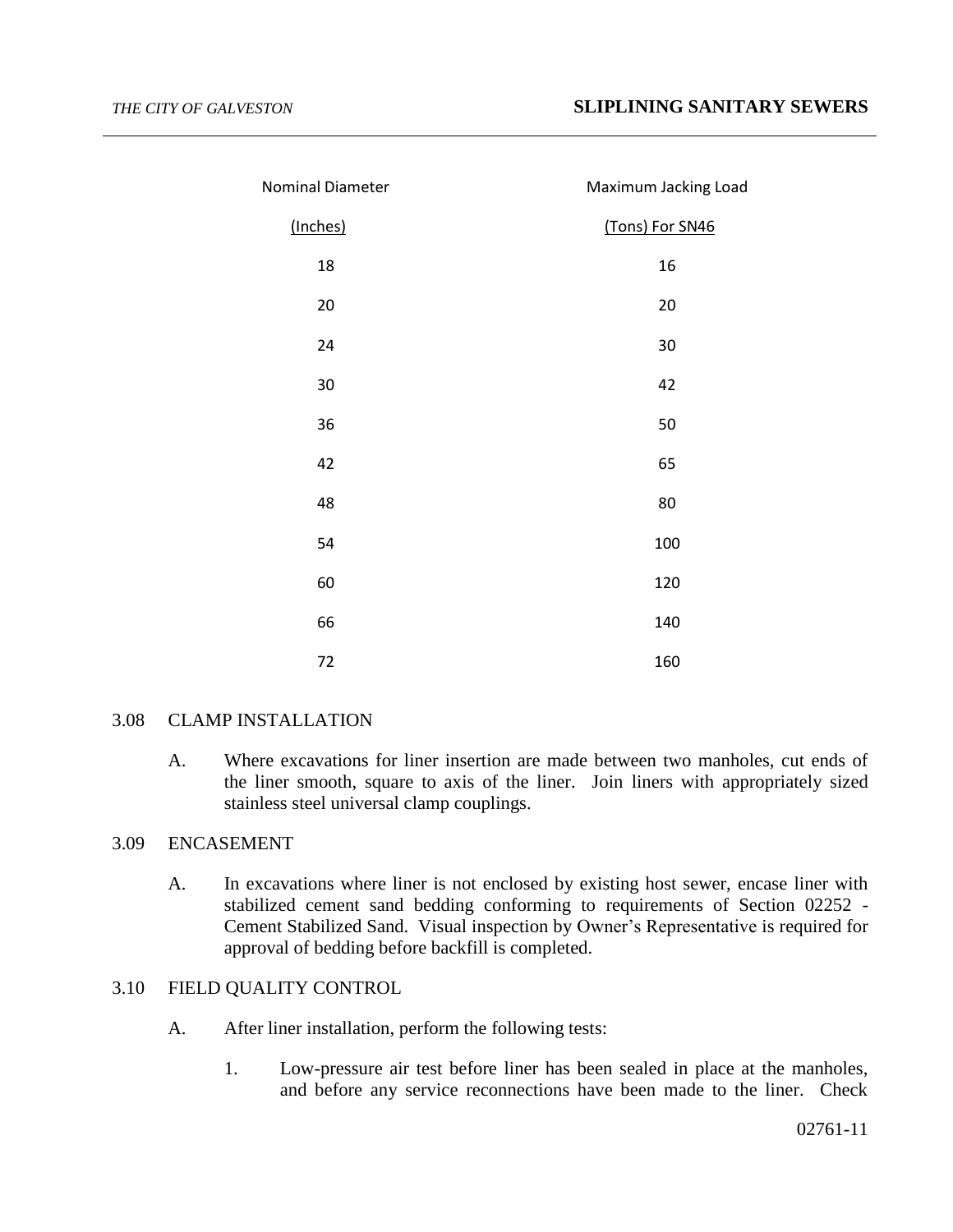integrity of joints that have been made and verify that liner has not been damaged by inserting it into sanitary sewer.

- 2. Service lateral connection test; after all service laterals have been completed for a particular sewer section. Verify integrity of connections at points where they join the liners and existing service lines.
- 3. Refer to Section 02732 Acceptance Testing for Sanitary Sewers for applicable test procedures.
- B. Inspection: Perform a visual and closed-circuit television inspection of lines.

### 3.11 SEALING LINER IN MANHOLE

- A. Allow liner pipe to normalize to ambient temperatures as well as recover from imposed stretch before cutting to fit between manholes, sealing at manholes, and manhole invert shaping. Normalization usually takes 8 to 10 hours for polyethylene.
- B. Cut liner so that it extends 4 inches into manhole. Make a smooth, vertical cut and slope area over top of exposed liner using non-shrink grout.
- C. Seal the annular space between liner and sanitary sewer main at each manhole with a chemical seal and nonshrink grout. Place a strip of oakum soaked in sealer in a band to form an effective watertight gasket in the annular space between liner and existing pipes in manhole.
- D. Make width of the sealing band a minimum of 12 inches or one-half the diameter of pipe, whichever is greater. Finish seal with a non-shrink grout placed around annular space from inside manhole. Apply grout in a band not less than 6 inches wide. Sealing method, including chemicals and materials, shall be approved by Owner's Representative.
- E. Use cementitious grout to form a smooth transition with a reshaped invert and a raised manhole bench to eliminate sharp edges of liner pipe, concrete bench, and channeled invert. Build up and smooth invert of manhole to match flow line of new liner.

# 3.12 GROUTING ANNULAR SPACE

- A. Obtain approval of grouting plan from Owner's Representative before proceeding with the Work.
- B. Grout annular space between the outside diameter of liner and inside diameter of existing pipe for all sewer pipes 18 inches and larger, in accordance with Section 02331- Sliplining Grout.